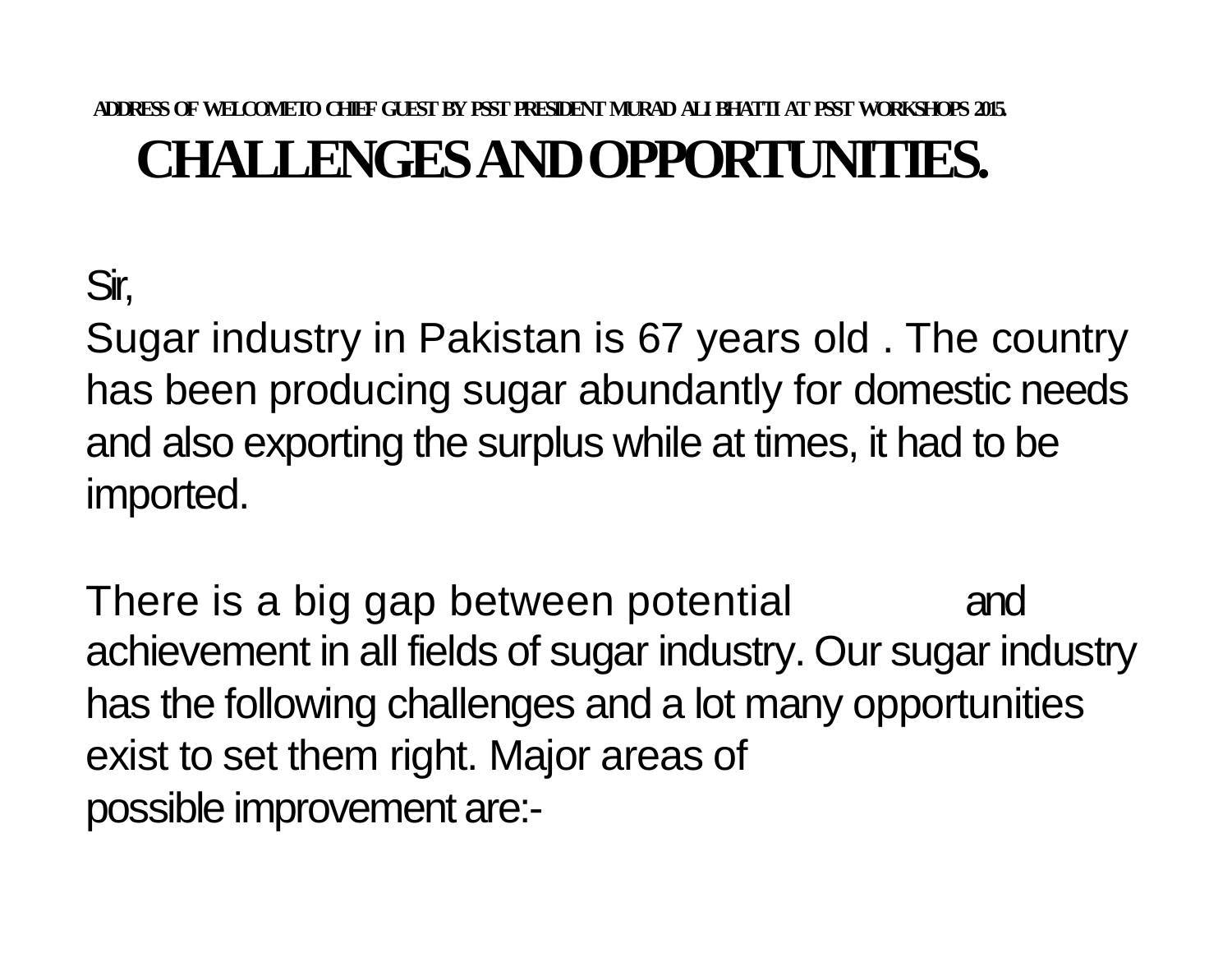# **1.01. Cane Yield:**

Pakistan's cane yield is 57.55 tons per hectare whereas in neighboring India, having similar climatic conditions, it is plus 70.

## **1.02. Sugar Yield Per Hectare:**

Pakistan gets 4.77 tons sugar per hectare on an average whereas it is plus 6 in other countries.

## **1.03. Recovery:**

Average recovery in Pakistan was 10.04 and 9.90% for the season 2012-13 and 2013-14 respectively whereas it is 11.5 to 12 in southern Punjab of Pakistan itself. The potential exists to achieve even plus12 %.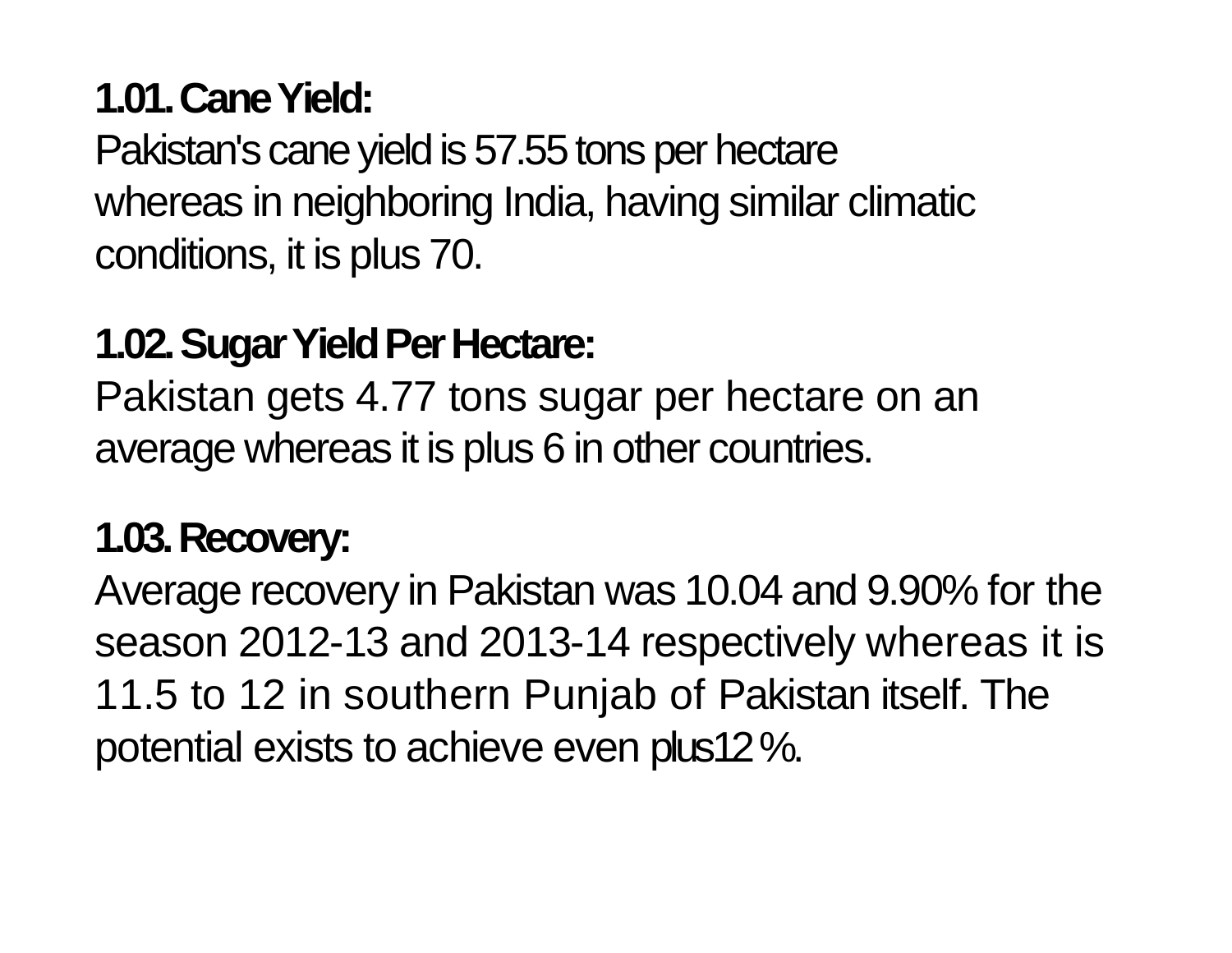# **1.04. Molasses.**

Total production of molasses is about 2.5 mln tons, which is more than the capacity of 27 distilleries in the country. The distilleries can consume a total of 1.4 mln tons .As such, a substantial quantity is exported. There is a room to convert them to some more useful and value added products.

#### **1.05. Bagasse Utilization.**

There are about a dozen board plants in the country. There is a need to convert it to pulp/paper and other byproducts.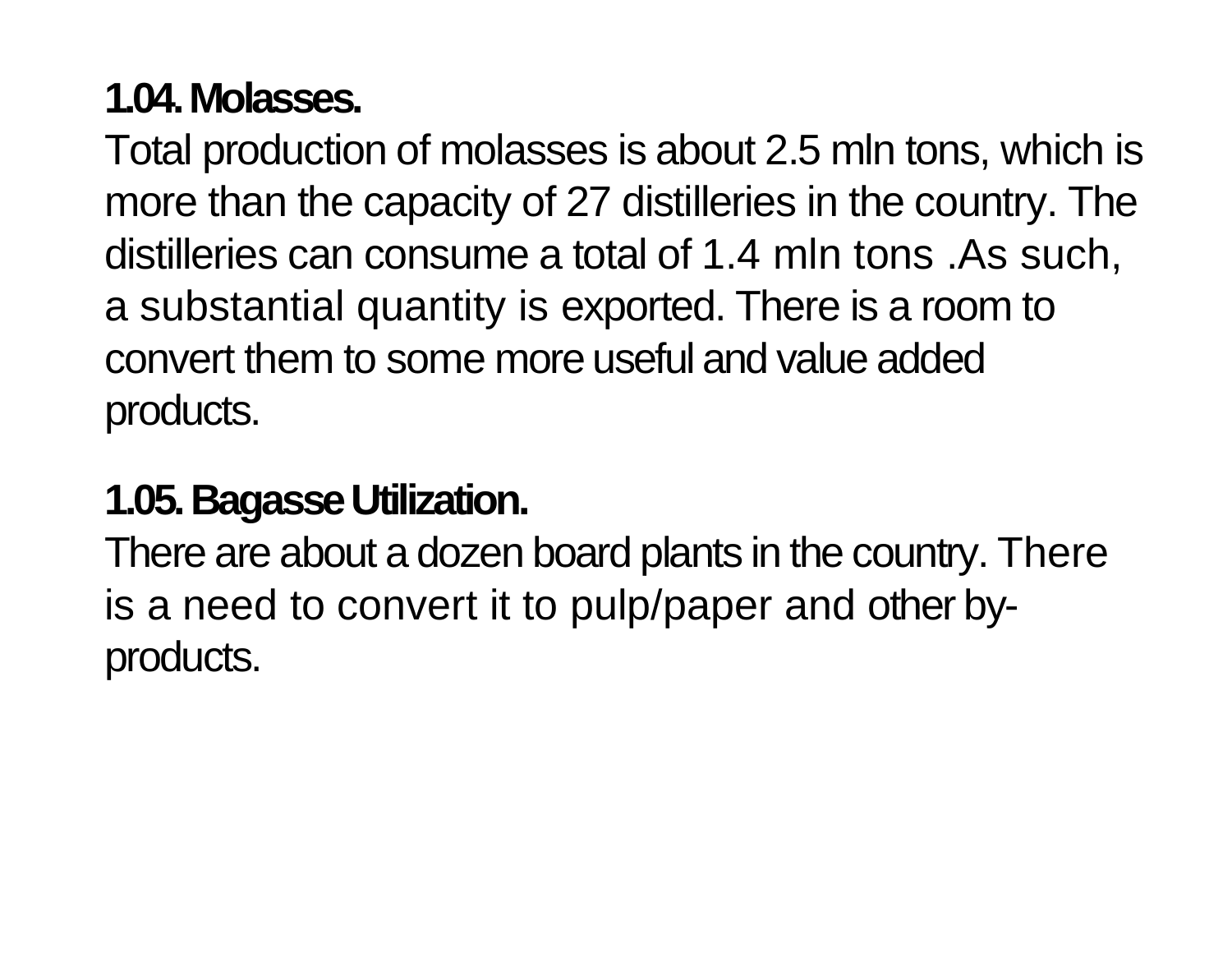# **1.06. CO-GENERATION.**

More than a dozen mills have co-generation facilities at their sites. They produce electric power and sell to the government and earn revenue. This source of earning can be propagated for better viability of the industry and also to make up electric power deficiency in the country.

# **1.07. Production Losses.**

At present the production process losses range from 1.8 to 2.5% on cane. That means the potential exists to reduce losses from 2.5% to 1.8%.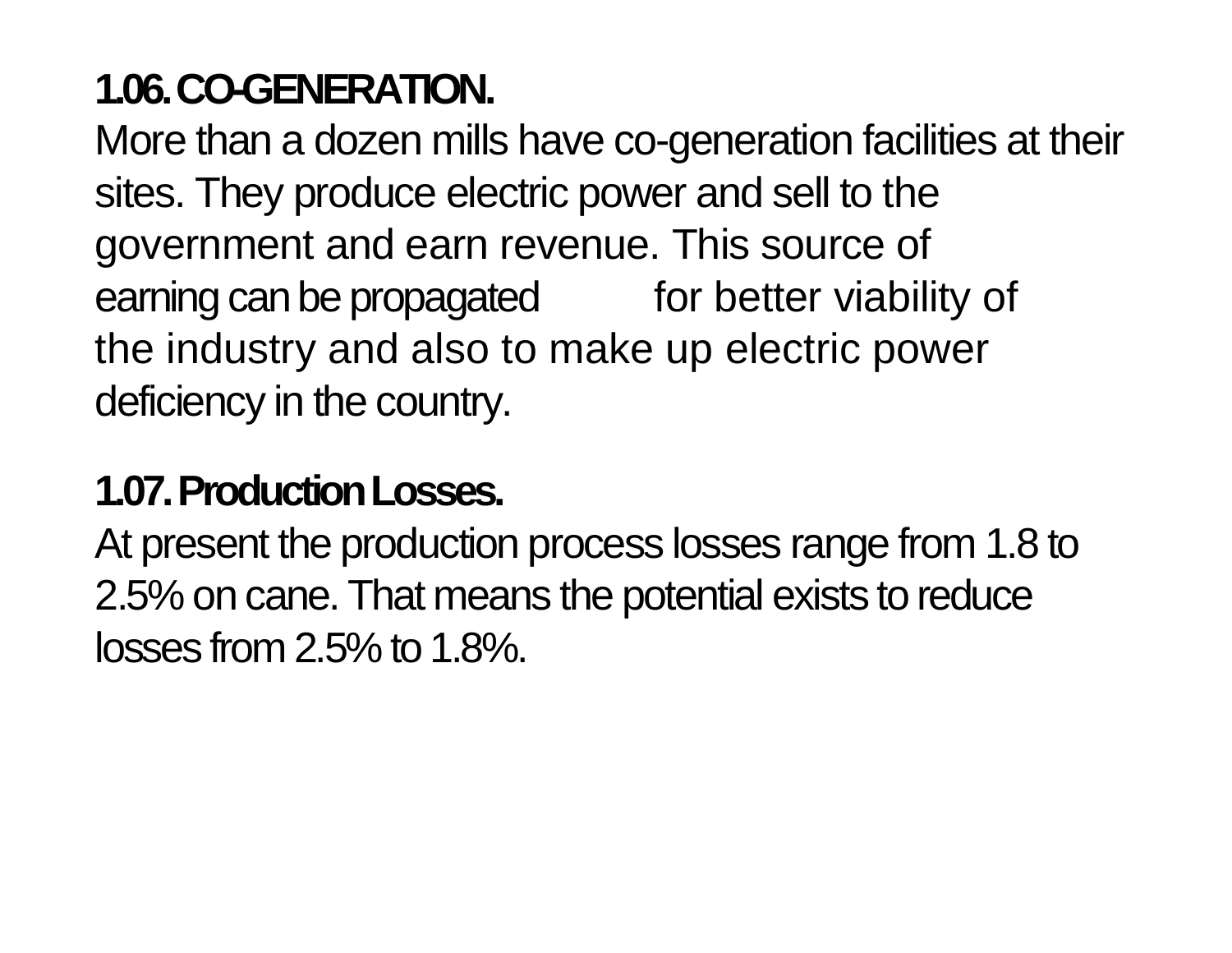## **1.08. Mechanization & Automation.**

At present various functions in the field and factory are performed manually. They can be mechanized and automated to reduce the cost of production.

## **1.09. Economic Viability**.

• Economic viability of sugar industry has gone down.

• Cost of production of sugar is more than return due to higher price of sugar cane, lower sugar yield, higher production losses, limited exploitation of by products and higher cost of cane.